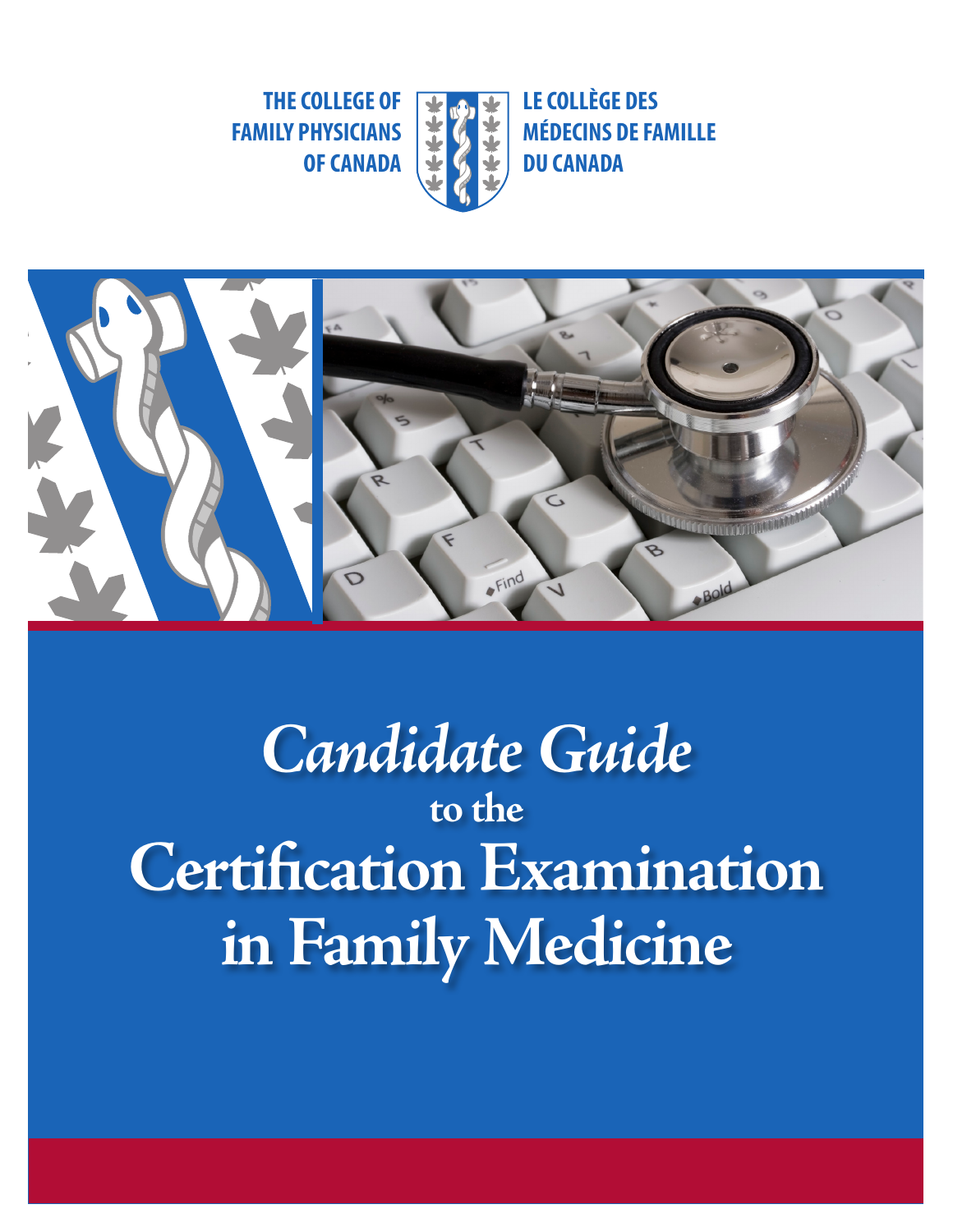# **Table of Contents**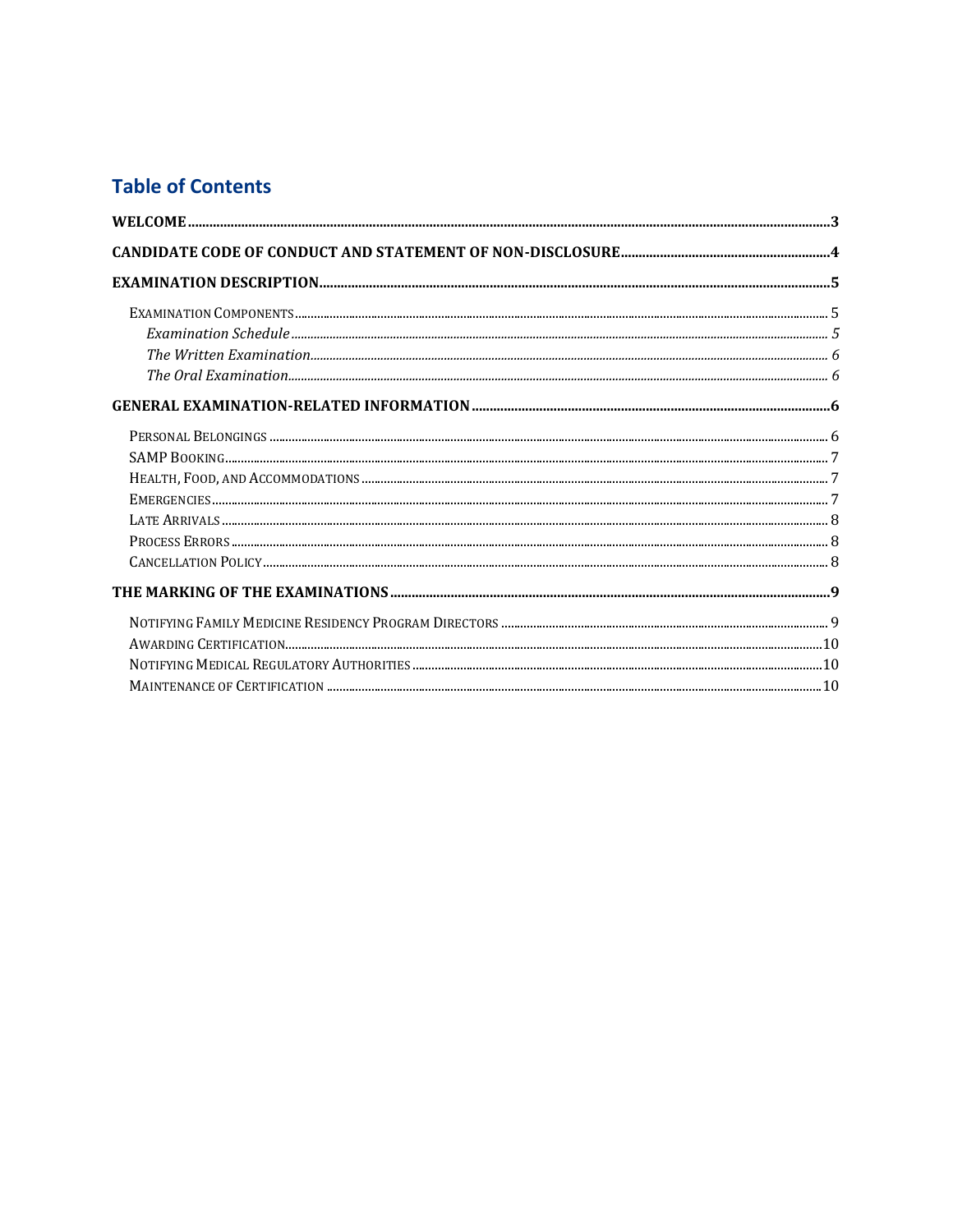## <span id="page-2-0"></span>**Welcome**

This guide is for anyone planning to sit the Certification Examination in Family Medicine of the College of Family Physicians of Canada™ (CFPC). It provides information to prepare you for this important assessment.

Only those who have met the eligibility requirements and successfully qualify as candidates are allowed to take the examination. You must pass the examination before being awarded the Certification in the College of Family Physicians of Canada (CCFP).

Residency-eligible candidates will have an opportunity to discuss and practice various components of the examination within their family medicine program. Practice-eligible candidates, and those who qualify as residency eligible from the United States, are invited to contact the nearest university-based department of family medicine or CFPC provincial Chapter for information on examination preparation sessions. Learn more about th[e CFPC provincial Chapters.](https://www.cfpc.ca/en/about-us/provincial-chapters)

For preparation material offered by the CFPC, please refer to Preparing for the Certification [Examination in Family Medicine.](https://www.cfpc.ca/en/education-professional-development/examinations-and-certification/certification-examination-in-family-medicine/preparing-for-the-certification-examination-in-fam)

The Certification Examination in Family Medicine is a comprehensive assessment of a physician's knowledge and skills. Candidates will be examined on the application of the patient-centered clinical method, as applied to the breadth and depth of clinical family practice.

**Breadth of practice** encompasses the provision of family medicine care in the office, hospital, or home, as well as a variety of other settings, for patients in every stage of the lifecycle and all genders.

**Depth of practice** encompasses the provision of family medicine care that is not restricted to a single disease, organ, or body system, and includes an organized approach to health maintenance.

If you are residency trained, or work in a broad-based practice, you will be well prepared for what will be on the test. All topics in the examination present regularly in day-to-day practice. If you have a limited scope practice, e.g., you have excluded obstetrics or paediatrics from your provision of family medicine care, be aware that there are examination questions on the full range of family medicine care. You would be advised to review your knowledge of these areas in preparation for the exam.

The security of the examination content is critical to its continued effectiveness. At the time of application to become a qualified candidate, you **must** agree to the examination terms and conditions, which include a legally binding non-disclosure statement that you agree not to divulge the nature and/or content of any questions, answers, or cases on the Certification Examination in Family Medicine. You will be reminded of your agreement to this obligation at the start of the examination.

We wish you the best of luck and look forward to welcoming you as a new certified member of the College of Family Physicians of Canada.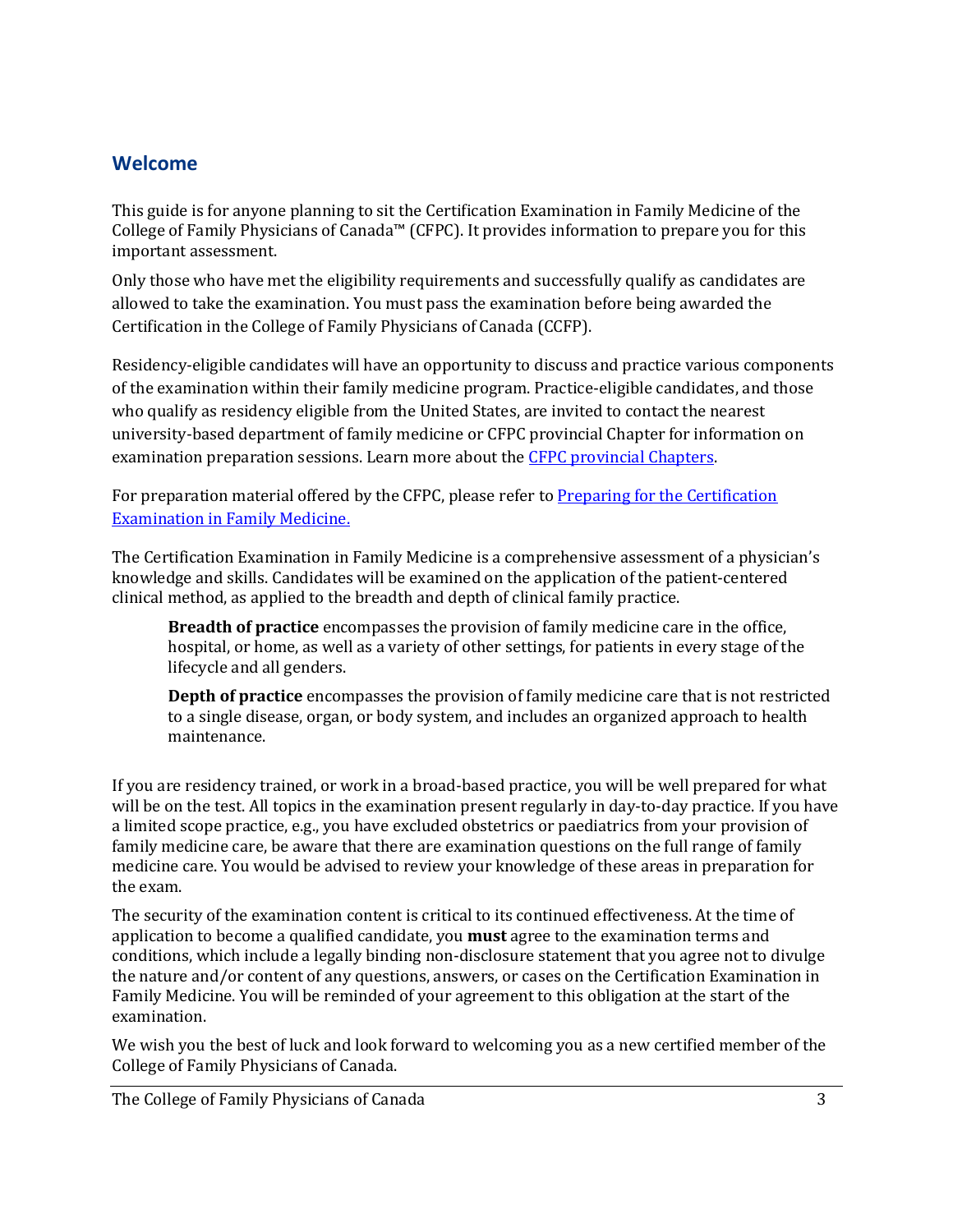# <span id="page-3-0"></span>**Candidate Code of Conduct and Statement of Non-Disclosure**

#### **When submitting an application to the Certification Examination in Family Medicine, candidates are required to agree to the following:**

As a candidate taking a CFPC-administered examination, I understand any action taken by me that compromises the proper administration and conduct of the examination is considered unprofessional behaviour and a breach of this Candidate Code of Conduct and Statement of Non-Disclosure (the Code). Such actions might include, but are not limited to:

- Giving or attempting to give, or receiving or attempting to receive, examination content information from other candidates (such as talking or passing notes) or from any other source (such as using an electronic device or written material) before, during or after the examination;
- Observing or attempting to observe the answers of, or showing or attempting to show answers to, another candidate before, during, or after the examination;
- Copying or attempting to copy, or removing or attempting to remove examination materials from the examination site whether they are shared or not;
- Divulging or attempting to divulge to anyone the nature or content of any question or answer on the examination;
- Disrespectful, aggressive, harassing or otherwise inappropriate behaviour a reasonable person would find threatening, intimidating, or humiliating before, during, or after the examination;
- Verbal or written derogatory remarks, insults and epithets made toward the CFPC, its employees, examination staff, examination volunteers, or other candidates before, during or after the examination.

I understand the CFPC's Board of Examination and Certification will take appropriate measures to deal with violations of this Code including, but not limited to: forfeiture of examination fees, refusal of entrance to the examination, early termination of an examination, expulsion of the offender, invalidation of test results, and the designation of Denied Standing with a possible prohibition of participation in future examinations. Notification of the specifics of a breach of the Code may also be given to medical regulatory authorities and/or any other entity responsible for medical education, training, and credential verification.

In recognition of the duty of the CFPC and of myself to the public to ensure that only physicians who fully and fairly pass the certification examinations be granted certification by the CPFC, I hereby attest that I will not perform any action that might compromise the proper conduct of the examination and I will abide by the Candidate Code of Conduct and Statement of Non-Disclosure as printed above.

I am a candidate for an Examination administered by the College of Family Physicians of Canada, and I have read, and I am in agreement with the above statements.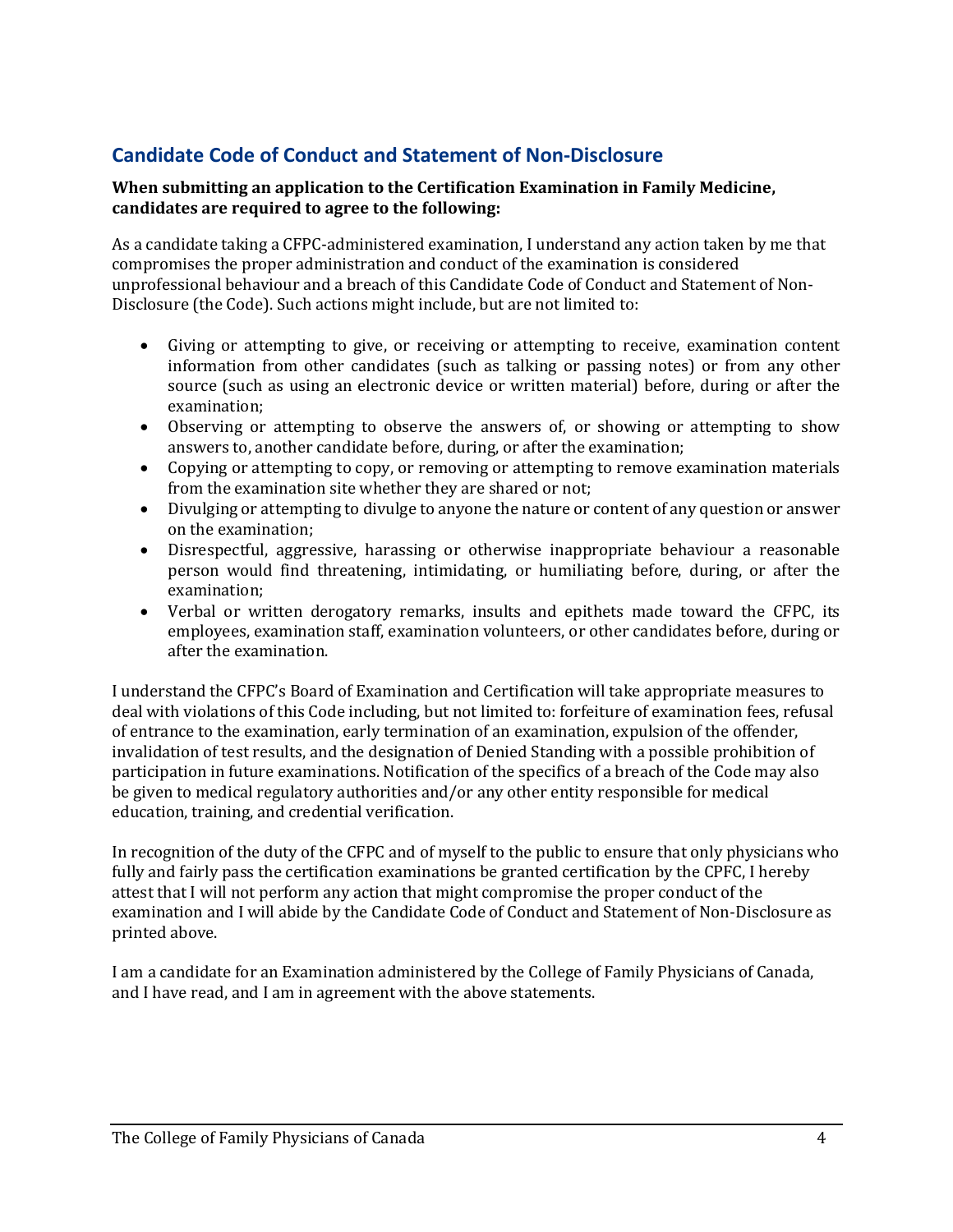# <span id="page-4-0"></span>**Examination Description**

#### **Defining competence for the purposes of certification by the CFPC: The evaluation objectives in family medicine**

Th[e evaluation objectives,](https://www.cfpc.ca/en/education-professional-development/educational-frameworks-and-reference-guides/evaluation-objectives-in-family-medicine) including topics and key features, guide both the CFPC's Board of Examinations and Certification and the Family Medicine Certification Examination Committee in the choice and development of the test items for the examination. They have been designed to clearly describe the domain of competence to be tested within each topic area. In most of the cases, you will be examined based on the evaluation objectives.

#### <span id="page-4-1"></span>**Examination Components**

The Certification Examination in Family Medicine is comprised of two components: a written examination and an oral examination. The two components are taken on different days.

The written component is composed of cases in a short-answer management problem (SAMP) format. It is delivered by computer either in a brick-and-mortar test centre or using your own computer, in your own space, using a remote proctoring examination platform.

The oral component, delivered virtually, is made up of five simulated office orals (SOOs), which are interactions between yourself as the family physician and a standardized patient (a role-playing family physician who will also mark the interaction at the end of each encounter) in a simulated family medicine office setting.

The content of the examination is distributed between the written and oral components. To be successful on the examination, you must pass both components.

| <b>Certification Examination in Family Medicine</b>                                                                                                                                                                                                                                                                                                                          |                                                                                                                                                                                                                                                                                                                                                 |  |
|------------------------------------------------------------------------------------------------------------------------------------------------------------------------------------------------------------------------------------------------------------------------------------------------------------------------------------------------------------------------------|-------------------------------------------------------------------------------------------------------------------------------------------------------------------------------------------------------------------------------------------------------------------------------------------------------------------------------------------------|--|
| <b>Written Examination</b>                                                                                                                                                                                                                                                                                                                                                   | <b>Virtual Oral Examination</b>                                                                                                                                                                                                                                                                                                                 |  |
| <b>SAMP<sub>S</sub></b>                                                                                                                                                                                                                                                                                                                                                      | SO <sub>Os</sub>                                                                                                                                                                                                                                                                                                                                |  |
| 4.5+ hours of examination time, composed of:<br>Logging into and undergoing an identity<br>check<br>Fifteen minutes at the start for a required<br>$\bullet$<br>examination delivery-platform tutorial<br>Four hours of testing time<br>Fifteen-minute optional break - to take if<br>needed when you wish<br>Plan for a total of five hours for your exam<br>administration | 2.5+ hours examination time, composed of:<br>Logging in and undergoing an identity<br>check<br>Five SOO stations, each with<br>reading time for case familiarity<br>$\circ$<br>Fifteen-minute one-on-one encounter<br>$\Omega$<br>with the examiner role-playing the<br>patient<br>Twelve minutes of marking time by the<br>$\circ$<br>examiner |  |

#### <span id="page-4-2"></span>**Examination Schedule**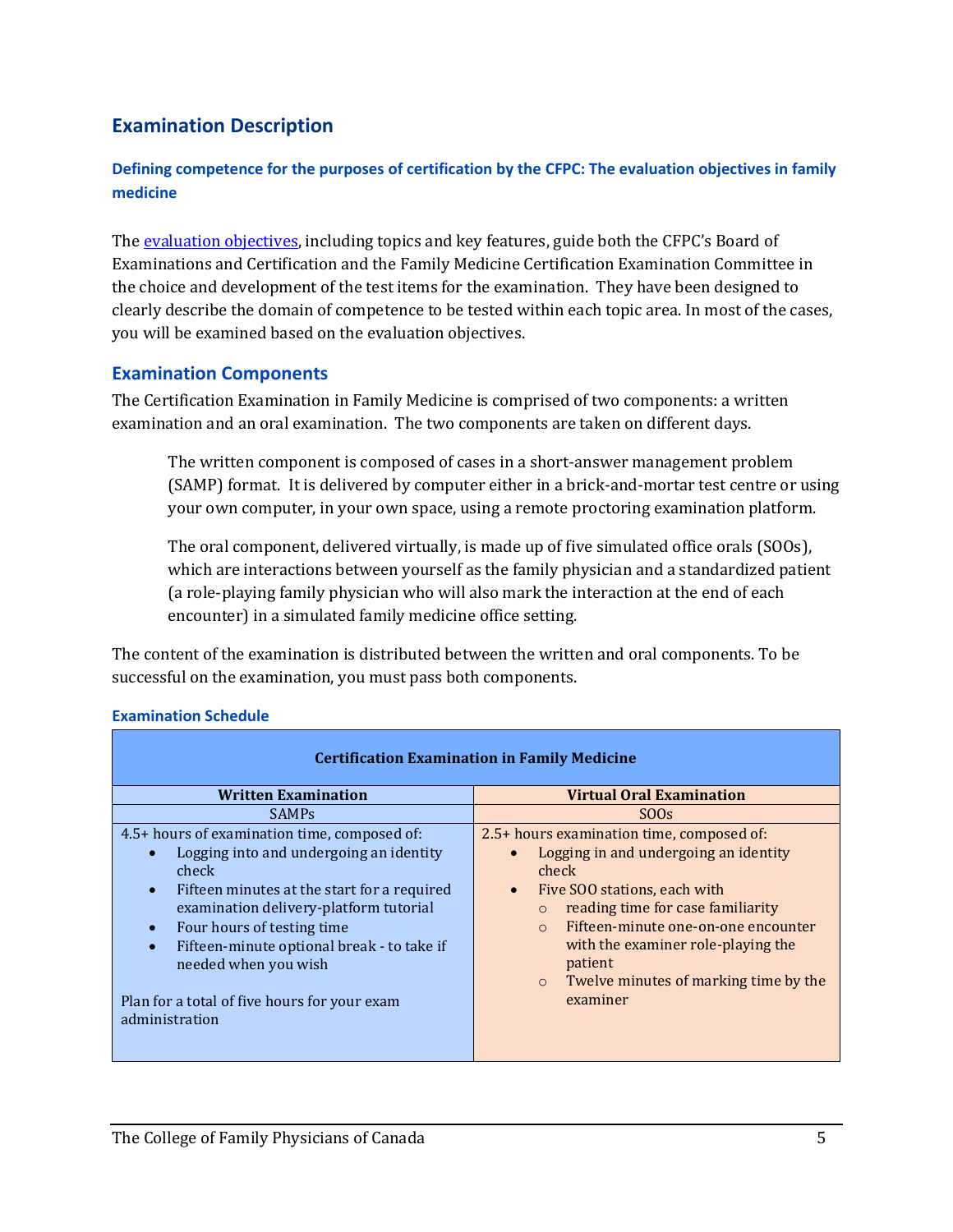#### <span id="page-5-0"></span>**The Written Examination**

The written examination is comprised of short-answer management problems (SAMPs) designed to test a candidate's recall of factual knowledge and problem-solving abilities in the areas of issue identification, management of health problems, and critical appraisal.

This component is delivered via computer. You have the option of taking the written component at one of the testing centres in Canada operated by Prometric (CFPC's third-party vendor for delivering the SAMPs) or using your own computer in a space of your own choosing via Prometric's remote proctoring software called ProProctor.

Registered candidates will be contacted by the CFPC via e-mail with instructions on when and how to select their testing appointment.

For additional information on the written component of the examination, please refer to Preparing [for the Certification Examination in Family Medicine.](https://www.cfpc.ca/en/education-professional-development/examinations-and-certification/certification-examination-in-family-medicine/preparing-for-the-certification-examination-in-fam)

#### <span id="page-5-1"></span>**The Oral Examination**

The oral examination, delivered virtually, consists of five 15-minute simulated office oral (SOO) interviews administered consecutively.

The SOOs are designed to simulate an outpatient office-based setting in which family physicians usually provide care. Certified family physicians act as examiners and role-play a patient with specific issues and life situations. The family physician examiner, while playing the role of the patient, notes how you interact with, care for, and medically manage the patient they are playing. This family physician examiner then marks your performance according to pre-defined criteria.

This examination assesses your ability to use the patient centred clinical method. Identifying and managing the issues the role-play is built around is important; however, it is not sufficient to pass a SOO. The scoring system has been devised to also focus on assessing your use of a patient-centred clinical method in patient encounters, including an ability to demonstrate understanding of the patient's unique experience of their illness, to develop an understanding of the patient's context, and to establish plans for ongoing care defined by finding common ground with patients.

For additional information on the oral component of the examination, please refer to Preparing for [the Certification Examination in Family Medicine.](https://www.cfpc.ca/en/education-professional-development/examinations-and-certification/certification-examination-in-family-medicine/preparing-for-the-certification-examination-in-fam/samps-frequently-asked-questions)

### <span id="page-5-2"></span>**General Examination-Related Information**

#### <span id="page-5-3"></span>**Personal Belongings**

**No personal items are permitted in the space where you will be taking your examination, whether you are taking the examination at a test centre or in a space of your own choosing, on your own computer**.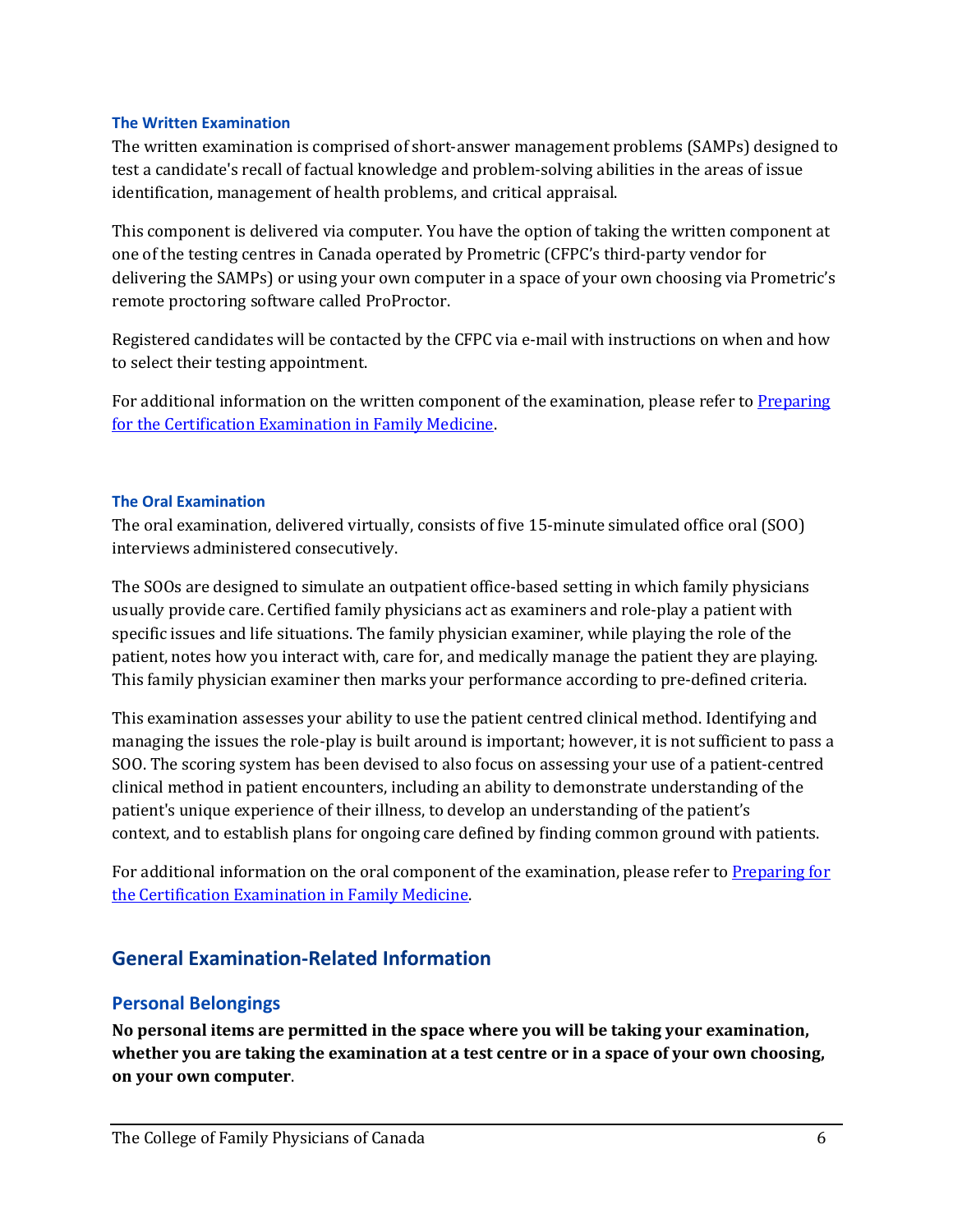Should you take the written SAMP examination at a Prometric testing site, you will be directed to place all your personal belongings such as keys, papers, wallets, cellphones, watches, coats, etc., in a designated area during the examination. While every effort will be made to store them safely, the CFPC is not responsible for your belongings. Bring as few of these personal items as possible. For both the SAMPs and SOOs, you are **not permitted** to wear watches or electronic bracelets of any kind (i.e., digital, analogue, or smartwatches) on exam day. There is a clock on all computer examination interfaces; time remaining on your exam is clearly indicated on your computer screen during both the SAMP and the SOO components.

You will need the following for both the SAMP and SOO components, regardless of where you are taking the examination.

• Valid government-issued photo identification (i.e., driver's license or passport). You will not be able to take the examination if you do not pass the identity check.

## <span id="page-6-0"></span>**SAMP Booking**

- Approximately four to six weeks prior to the date of the written examination, you will receive an e-mail from the CFPC with information on when and how to book an in-person or remote-proctored appointment with Prometric for the written examination.
- If you choose to take the written examination at a Prometric testing site, you are responsible for making and paying for any travel and/or accommodation arrangements.
- If travel is needed, we strongly encourage you to plan for unforeseen arrival delays when booking your travel. If you miss your examination start time, you will not be able to take the examination.

# <span id="page-6-1"></span>**Health, Food, and Accommodations**

- If an exam candidate feels their performance will be adversely affected due to health or personal reasons, they should not sit the examination. They should inform the CFPC or the exam centre coordinator immediately.
- As some candidates and exam proctors may have fragrance sensitivities, candidates taking the SAMPs at a Prometric testing site are asked to please refrain from wearing perfume, aftershave, or other scented products.
- Whether taking the examination at a test centre or virtually, food should not be consumed during the examination. However, candidates with special dietary requirements may make arrangements with the CFPC prior to the examination by submitting a request at the time of application. If approved by the CFPC, the food must be packaged in a clear plastic bag.
- Candidates who require any type of modification to the testing environment (i.e., time and/or private space to express breast milk, additional break time, access to medications or devices, etc.) must make prior arrangements by requesting test accommodations at the time of application. Learn more about submitting [a test accommodation](https://www.cfpc.ca/en/education-professional-development/examinations-and-certification/certification-examination-in-family-medicine#more-info)

# <span id="page-6-2"></span>**Emergencies**

In the event of an emergency on examination day, please call the CFPC Exam Team at 1-800-387- 6197 and choose: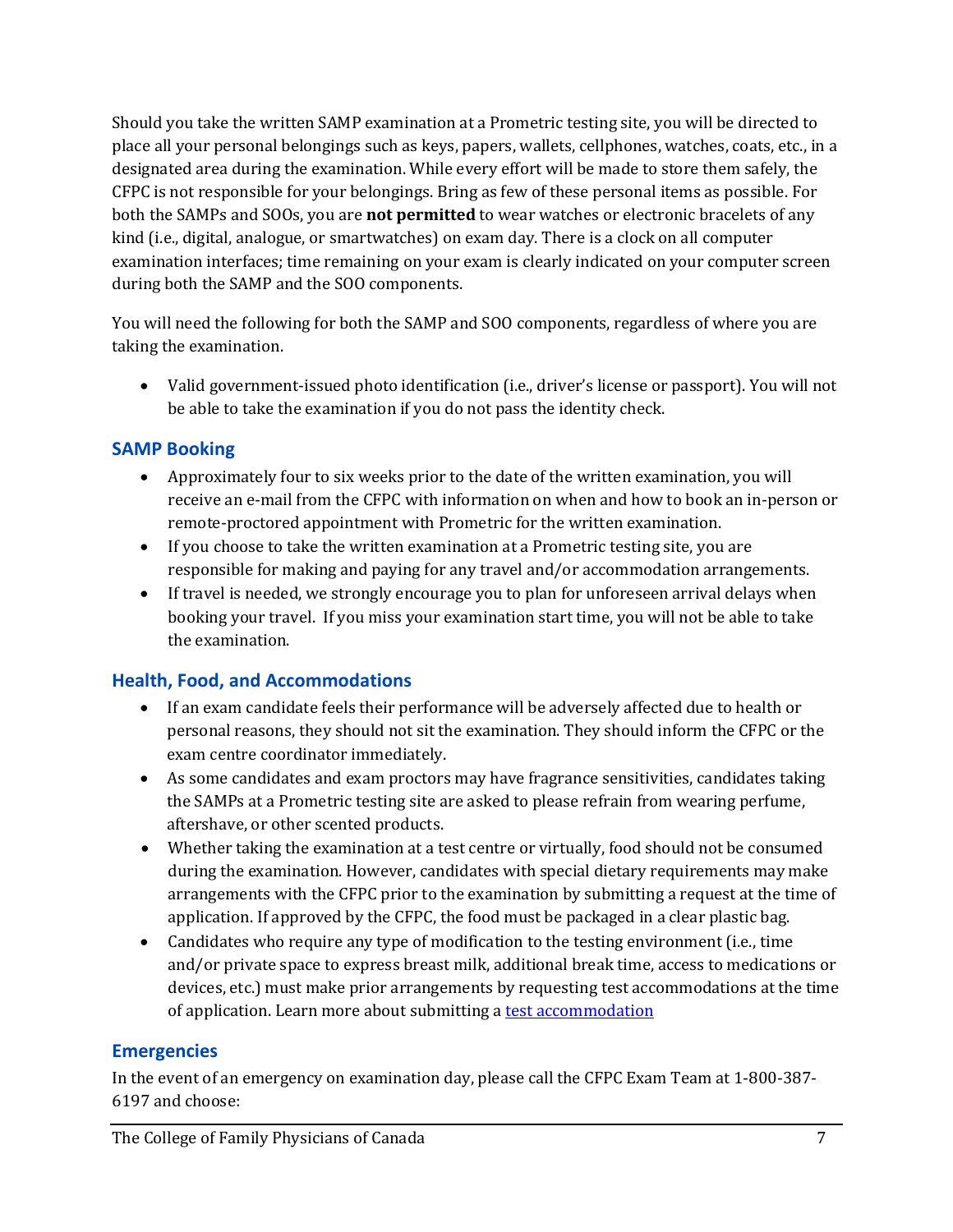- Option 1 for English or option 2 for French; then
- Option 4 for Examinations; then
- Option 1 for exam candidate inquiries

### <span id="page-7-0"></span>**Late Arrivals**

#### **SAMPs**

Plan to arrive or log in 30 minutes before your scheduled appointment to allow time for check-in and verification procedures. For example, if your scheduled appointment time is 8:00 a.m., you should arrive at the testing site or log-in at 7:30 a.m. You will be checked in on a first-come, firstserved basis. Your actual examination start time may vary slightly depending on the time it takes to check you in.

Candidates who arrive or log in more than 30 minutes after their scheduled test start time will not be allowed to start their exam. Attendance will be recorded as no show. Fees will not be refunded to candidates who are denied entry due to late arrival. Lost time due to late arrival does not constitute grounds for appeal.

### **SOOs**

Please log in at your instructed start time, which will be emailed to you a few days before your examination. It is important to log in at the time indicated to ensure you are available for the required identification check. If you arrive late, you may not be permitted to begin the exam as all participants will be onboarded at the same time.

Candidates who log in after the start of their first scheduled SOO station may be accommodated at the discretion of the CFPC, only if the schedule allows. If the CFPC is unable to accommodate the candidate, the attendance will be recorded as a no show and will not count as an exam attempt. Fees will not be refunded to candidates who are denied entry due to late arrival.

### <span id="page-7-1"></span>**Process Errors**

If, during the examination, an exam candidate feels that a process irregularity has occurred, it should be immediately brought to the attention of the examination coordinator or proctor. This allows the coordinator or proctor to either institute some immediate course of action to correct the process error or to provide a written report to the Board of Examinations and Certification at the earliest possible opportunity. Immediate attention to a process irregularity will usually result in a complete and satisfactory resolution. It does not preclude a further request for review on the part of the candidate(s) concerned. On the contrary, it may even be construed as additional evidence of the importance of the process irregularity in the case.

# <span id="page-7-2"></span>**Cancellation Policy**

A refund for a portion of the examination fee will depend on the date of receipt of a written, signed withdrawal/refund request.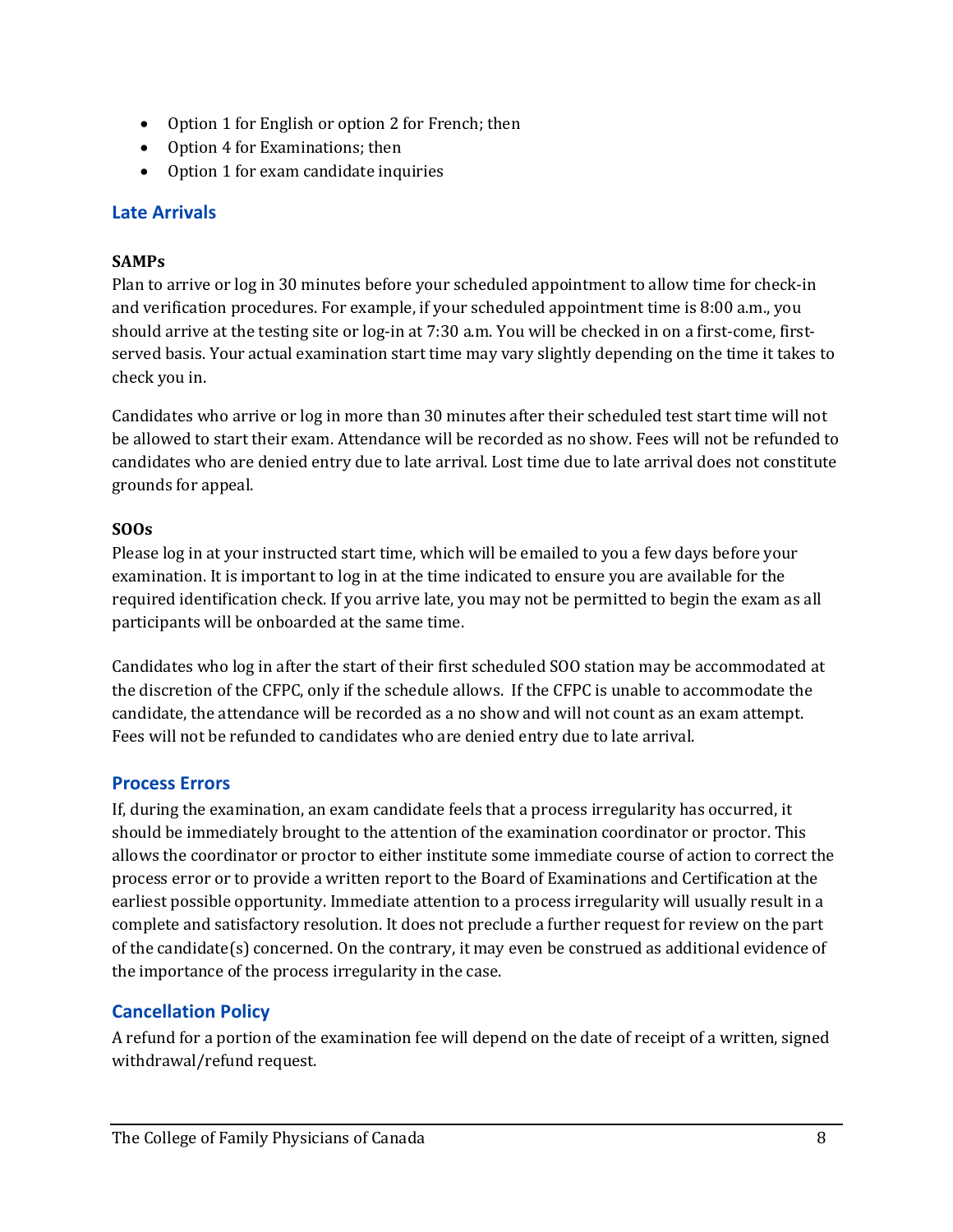- Candidates who withdraw from the examination more than 60 days prior to the date of the examination will be subject to a penalty of \$500.
- Candidates who withdraw within 30 to 60 days prior to the date of the examination will be subject to a penalty of one-half (50 per cent) of the examination fee.
- There is no refund for candidates who withdraw within 30 days of the examination.

Candidates must withdraw and re-apply should they wish to take the examination later. Fees paid for a previous attempt are not transferable to a later session. Please send your cancellation request to [ccfpexam@cfpc.ca](mailto:ccfpexam@cfpc.ca?subject=Cancellation%20request)

# <span id="page-8-0"></span>**The Marking of the Examinations**

Approximately six weeks after the examination, the results will have been analyzed and delivered to the CFPC's Board of Examinations and Certification. Numbers are used to identify candidates to the Board of Examinations and Certification to ensure that marking is anonymous. The Board reviews all results and recommends who should receive Certification. Results are usually mailed to candidates within eight weeks of completion of the examination. Results are also posted in the secure members" section of the CFPC website. Candidates will be notified by email as soon as the results are available online.

# **For reasons of confidentiality, the CFPC will not provide exam results by email, phone, or fax.**

The examination is intended to be a comprehensive review of a candidate's knowledge and skills in family medicine. To be consistent with patterns of practice across Canada, the CFPC's Board of Examinations and Certification standardizes the correct answers to the SAMP questions and the expected performance on the oral examination. Clear criteria are defined for examiners and markers against which candidate performances will be compared in order to assess their abilities. Candidates will also be expected to demonstrate a level of performance consistent with their peers to be awarded Certification.

The Certification Examination in Family Medicine is a terminal assessment instrument that examines a broad spectrum of content. Candidates will be informed of whether they passed or failed the examination as a whole. The result profile will also indicate whether they had a passing score on each of the written and oral components of the examination.

The content to be assessed for each examination is distributed between both the written and oral components. Therefore, candidates are reminded that to be successful on the overall examination, they must demonstrate a passing performance on both components.

# <span id="page-8-1"></span>**Notifying Family Medicine Residency Program Directors**

It is the policy of the CFPC to allow family medicine program directors access to a summary of the results for each of their residents sitting the examination. This information is valuable to help assess the accuracy of their own in-training evaluation process, as well as to indicate whether there may be specific strengths or weaknesses in their training program. If, for any reason, a candidate